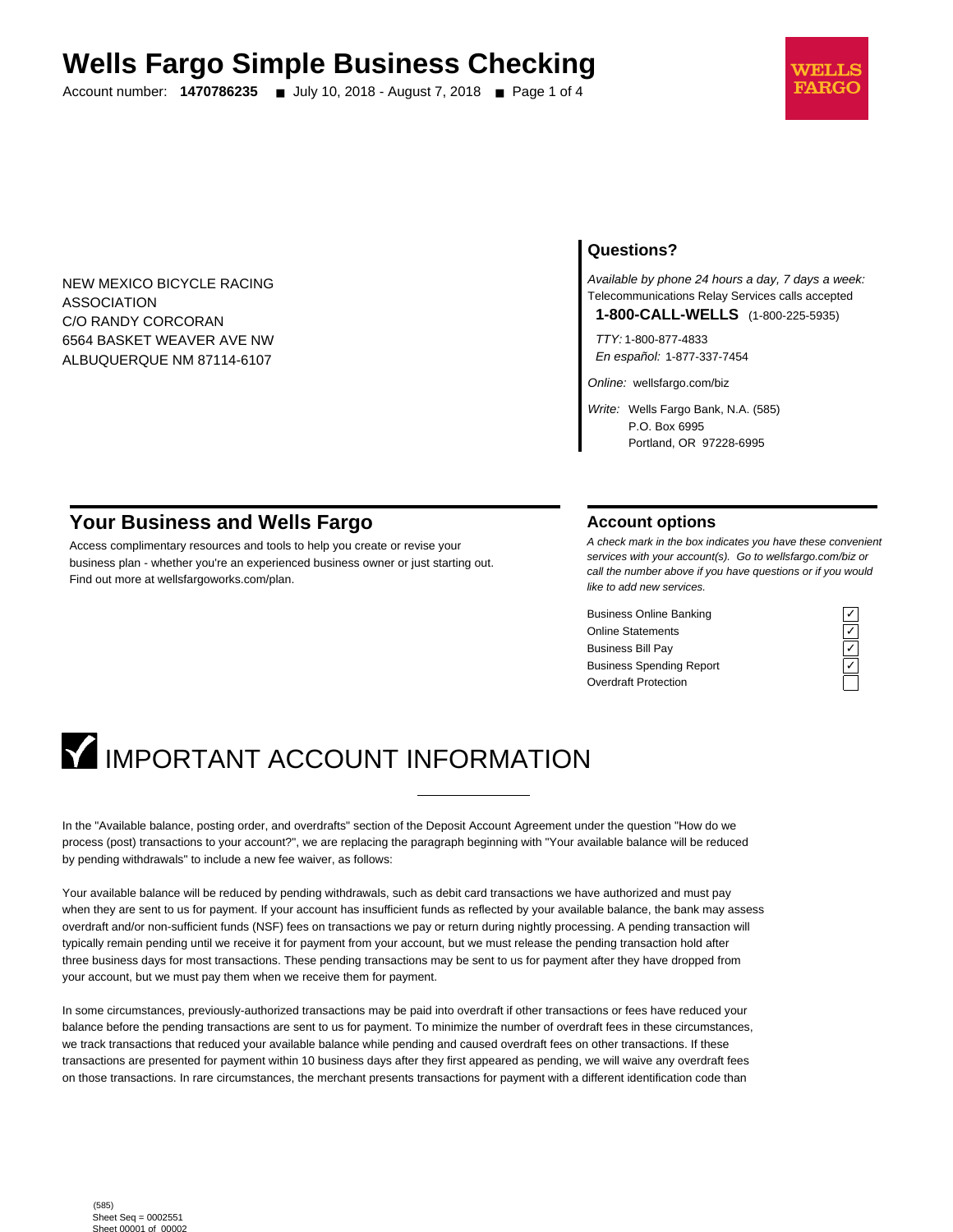

was used when the transaction was sent for authorization and we are unable to match them. In those cases, you may be charged an overdraft fee if the transaction is paid into overdraft.

In addition, in the "Available balance, posting order, and overdrafts" section of the Deposit Account Agreement under the heading "IMPORTANT INFORMATION ABOUT FEES," we added the following:

We track transactions that reduced your available balance while pending and caused overdraft fees on other transactions. If these transactions are presented for payment within 10 business days after they first appeared as pending, we will waive any overdraft fees on those transactions. In rare circumstances, the merchant presents transactions for payment with a different identification code than was used when the transaction was sent for authorization and we are unable to match them.

| Activity summary                   |             |
|------------------------------------|-------------|
| Beginning balance on 7/10          | \$12,722.28 |
| Deposits/Credits                   | 949.00      |
| <b>Withdrawals/Debits</b>          | $-0.00$     |
| Ending balance on 8/7              | \$13,671.28 |
| Average ledger balance this period | \$12.995.24 |

Account number: **1470786235 NEW MEXICO BICYCLE RACING ASSOCIATION C/O RANDY CORCORAN**

New Mexico account terms and conditions apply

For Direct Deposit use Routing Number (RTN): 107002192

For Wire Transfers use Routing Number (RTN): 121000248

#### **Overdraft Protection**

l

This account is not currently covered by Overdraft Protection. If you would like more information regarding Overdraft Protection and eligibility requirements please call the number listed on your statement or visit your Wells Fargo store.

#### **Transaction history**

| <b>Totals</b> |                       |                                                            | \$949.00  | \$0.00       |              |
|---------------|-----------------------|------------------------------------------------------------|-----------|--------------|--------------|
|               | Ending balance on 8/7 |                                                            |           |              | 13.671.28    |
|               |                       | Rac                                                        |           |              |              |
| 8/1           |                       | USA Cycling, Inc Trade Pay 180730 Nmbra New Mexico Bicycle | 882.00    |              | 13.671.28    |
| 7/13          |                       | Mobile Deposit: Ref Number: 116130584766                   | 67.00     |              | 12.789.28    |
| Date          |                       | Number Description                                         | Credits   | Debits       | balance      |
|               | Check                 |                                                            | Deposits/ | Withdrawals/ | Ending daily |
|               |                       |                                                            |           |              |              |

The Ending Daily Balance does not reflect any pending withdrawals or holds on deposited funds that may have been outstanding on your account when your transactions posted. If you had insufficient available funds when a transaction posted, fees may have been assessed.

#### **Monthly service fee summary**

For a complete list of fees and detailed account information, see the Wells Fargo Account Fee and Information Schedule and Account Agreement applicable to your account (EasyPay Card Terms and Conditions for prepaid cards) or talk to a banker. Go to wellsfargo.com/feefaq for a link to these documents, and answers to common monthly service fee questions.

| Fee period 07/10/2018 - 08/07/2018                 | Standard monthly service fee \$10.00 | You paid \$0.00              |
|----------------------------------------------------|--------------------------------------|------------------------------|
| How to avoid the monthly service fee               | Minimum required                     | This fee period              |
| Have any ONE of the following account requirements |                                      |                              |
| Average ledger balance<br>C1/C1                    | \$500.00                             | $$12.995.00$ $\triangledown$ |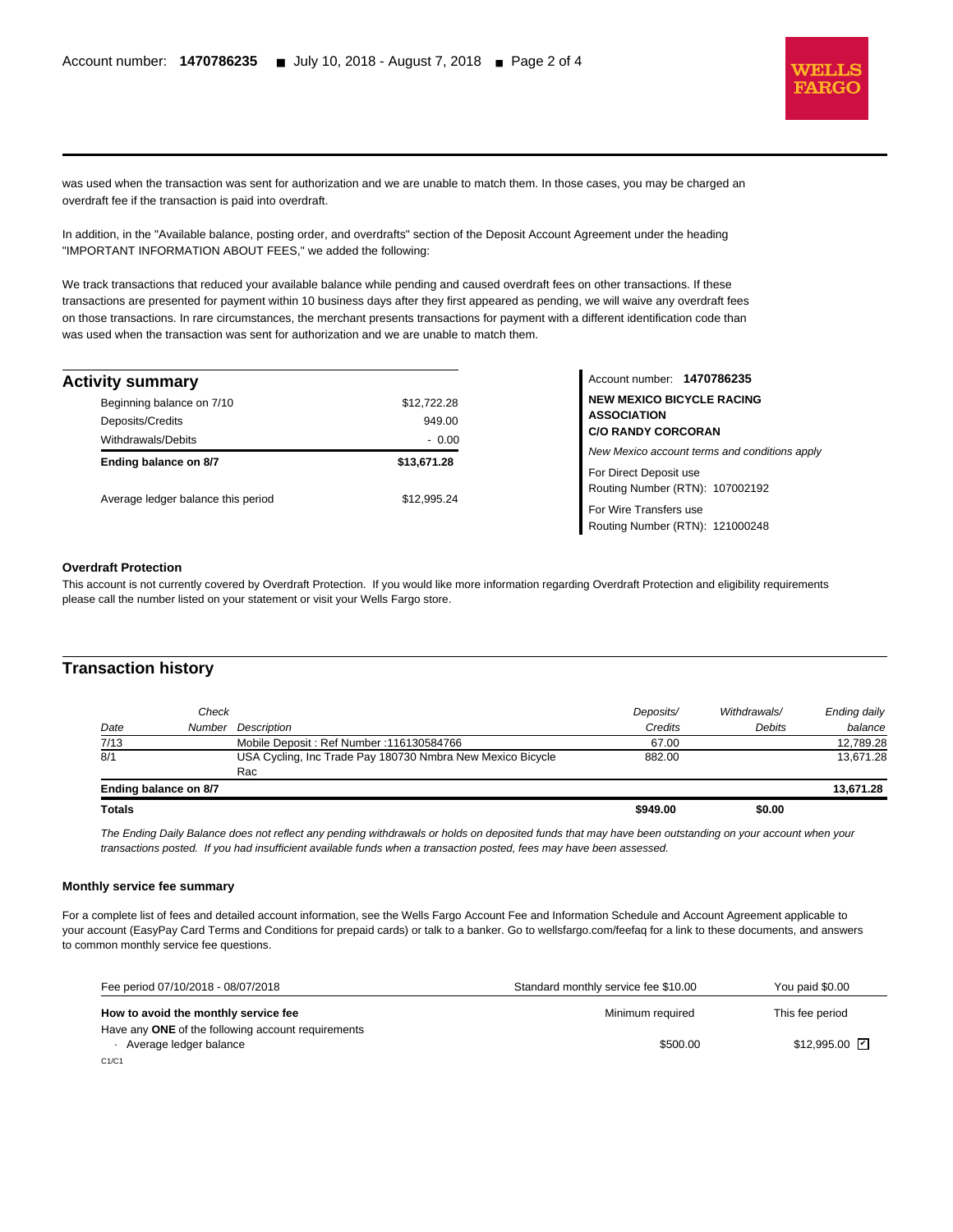

# **Account transaction fees summary**

|                              |            | Units    | Excess | Service charge per | Total service |
|------------------------------|------------|----------|--------|--------------------|---------------|
| Service charge description   | Units used | included | units  | excess units (\$)  | charge $(\$)$ |
| Cash Deposited (\$)          |            | 3.000    |        | 0.0030             | 0.00          |
| Transactions                 |            | 50       |        | 0.50               | 0.00          |
| <b>Total service charges</b> |            |          |        |                    | \$0.00        |

l